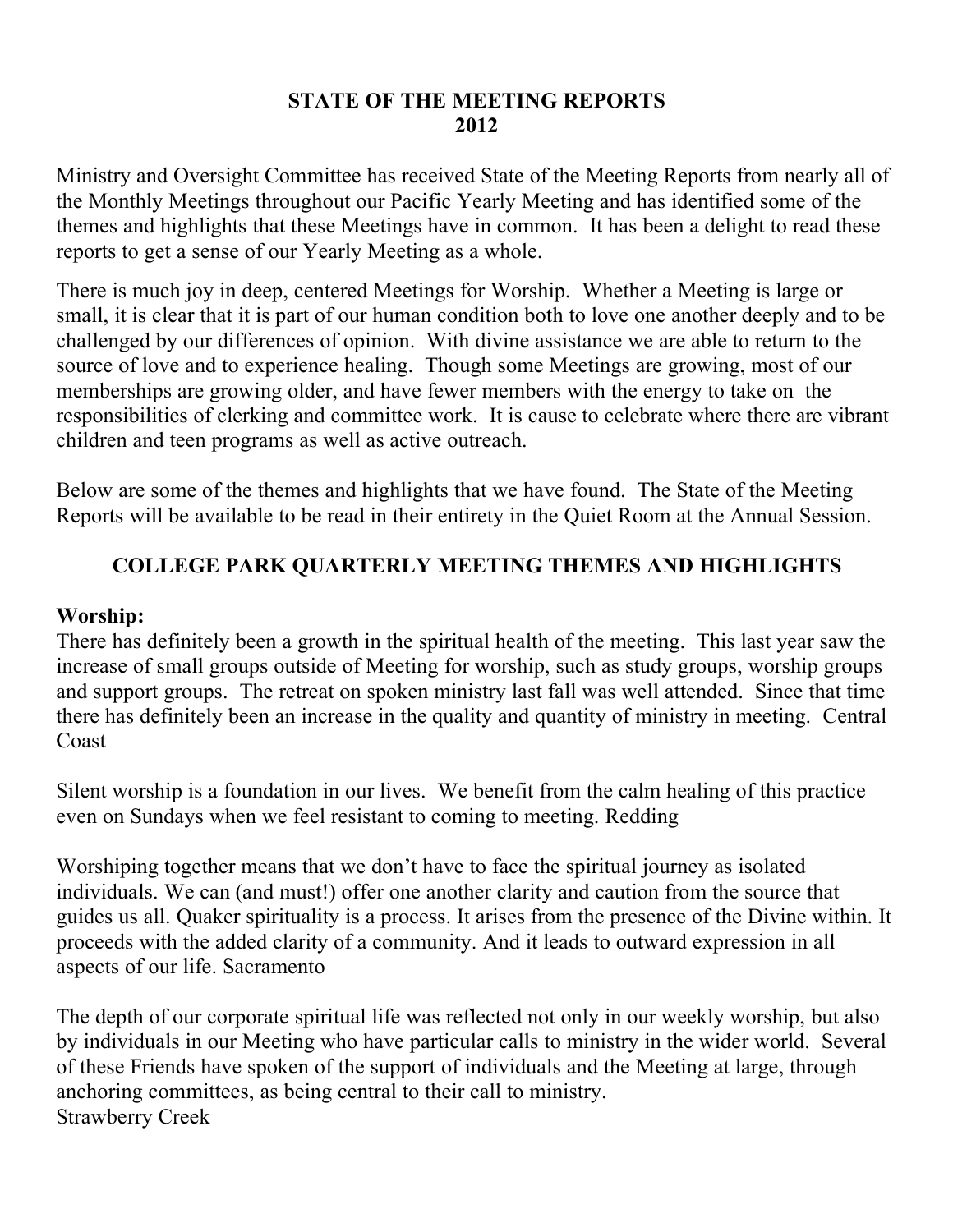# **Outreach & growth:**

Redwood Forest Friends Meeting became a more active witness in the local community by joining a grass roots community-organizing project. After a thorough search for and finding unity, this action has created much enthusiasm, brought members back into regular attendance and instilled a sense of accomplishment we could not have had alone as a Quaker Meeting. Redwood Forest

We are a greying community, the youngest of our members in their mid-50s. We have come to the realization that if we are to continue into the future as a viable Monthly Meeting we must address issues of future growth, which includes greater visibility. Apple Seed

Our meeting has been enjoying a growth spurt, in relative terms, as there are several regular attenders who've just started with us in the last twelve months. At times our meeting room is barely large enough to hold us, but we like the space in the COPE (Child Or Parent Emergency) Family Center building in the heart of Napa. We will continue to accommodate our expanding numbers, considering creative seating before thinking about moving to another site. Napa Sonoma

As a community, we are looking to find the appropriate relation between individual leadings and corporate action. What is our corporate leading to better the world? How can we give individuals support to fulfill their own sense of mission in the world without imposing that same mission on everyone in Meeting? We have had trouble recognizing "love and unity among us" to the extent that we think it means that everyone must be united on the same course of action. Palo Alto

In regards to our involvement in the community around us, this year marked the 10th anniversary in December of our witnessing for peace in a weekly vigils held here in Davis and in neighboring Woodland. Davis Meeting continued its participation in the Davis Interfaith Rotating Winter Shelter for a fifth year, providing space and volunteers for the shelter's daily intake activities. Several of us participated in Davis' annual interfaith Celebration of Abraham gathering with our Christian, Jewish, and Muslim brethren. Davis

Pacifism and tolerance are our reference points when examining issues from our spiritual community to global concerns. Mendocino

## **Caring for each other:**

Specifically to promote community and spiritual growth within our meeting we had both fall and spring meeting retreats, Friendly Eights dinner and sharing groups, 4th Sunday lunches. There is also a weekly mindfulness meditation group. There have been several ongoing reading and study series including one on early Quaker writings, a caregivers support group, a Spiritual Formation reading group, a discussion/sharing series on "Salt and Light" (in preparation for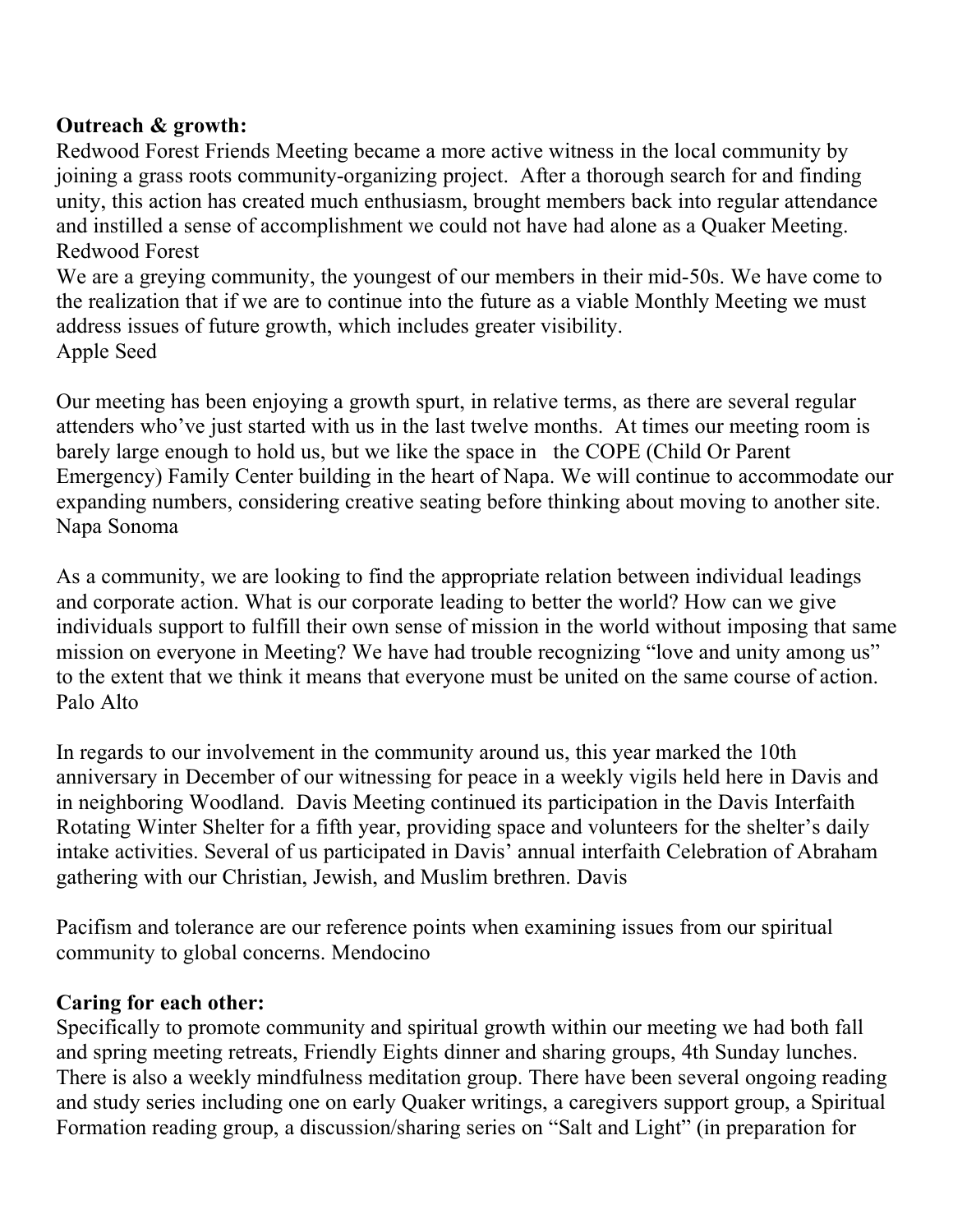2012 FWCC gathering), and in early 2012 an offering of Quakerism 101. We are currently beginning to explore engagement with the Quaker Quest program. Palo Alto

Although Friends are deeply concerned about the difficulties posed by fewer active members and attenders, we also recognize that smallness has a positive side. It is easier for a small Meeting to encourage Friends to become friends – to become closer to one another as individuals and to pull visitors into the welcoming circle. The pleasure and optimism that comes from fulfilling personal relationships can enable us to bear Meeting responsibilities more cheerfully and effectively and produce an atmosphere that will attract new members and attenders. Humboldt

On the other hand, there are areas where Spirit is needed. Redwood Forest Friends Meeting sometimes exhibits a sort of collective "amnesia", where we forget about agreements and minutes approved, including some of the good order found in Faith & Practice. While we try to be more patient with one another, listen more deeply, and labor together, there have been some tender Meetings for Business in which people have felt criticized. Trust is fragile, and there are those who say they would not want to open themselves to a clearness process and/or avoid the discomfort of speaking plainly, and these can create a false sense of unity. Redwood Forest

We've seen strong community-building through our monthly intergenerational potlucks (with attenders from 5 to 90 years old); the well-attended, deep annual retreat at Quaker Center; the active community care coordinator role; the strong men's group; the weekly worship-sharing and study group; our monthly life-story telling gathering; and the informal care-giver support group. All these activities have fed our souls. Santa Cruz

## **Property & Resources**:

Our Meetinghouse and Grounds committee has worked on many projects to make our meetinghouse safer and more welcoming, including adding clearer signage inside and out, updating landscaping and irrigation, and organizing several well-attended workdays. A special gift of the workdays was the presence of many individuals who volunteered alongside us from the other groups who use our meetinghouse, offering their skills and good cheer. Davis

There are a number of groups who rent our Meetinghouse for their activities including two Buddhist meditation groups, two spiritual dance groups, the Sacramento Recorders Society, East Sacramento Writers, Rug Hookers, Shape Note singers, and Clinical Social Workers. Sacramento

Our Finance committee has worked diligently to put our financial house in order, increasing the transparency and integrity of our financial reports, creating a stewardship plan to cover ongoing maintenance costs for our Meetinghouse, and starting the process to move our mortgage from a private lender to FGC.We have slowly come to grips with the reduced energy and time that people have to devote to Meeting concerns. We have adjusted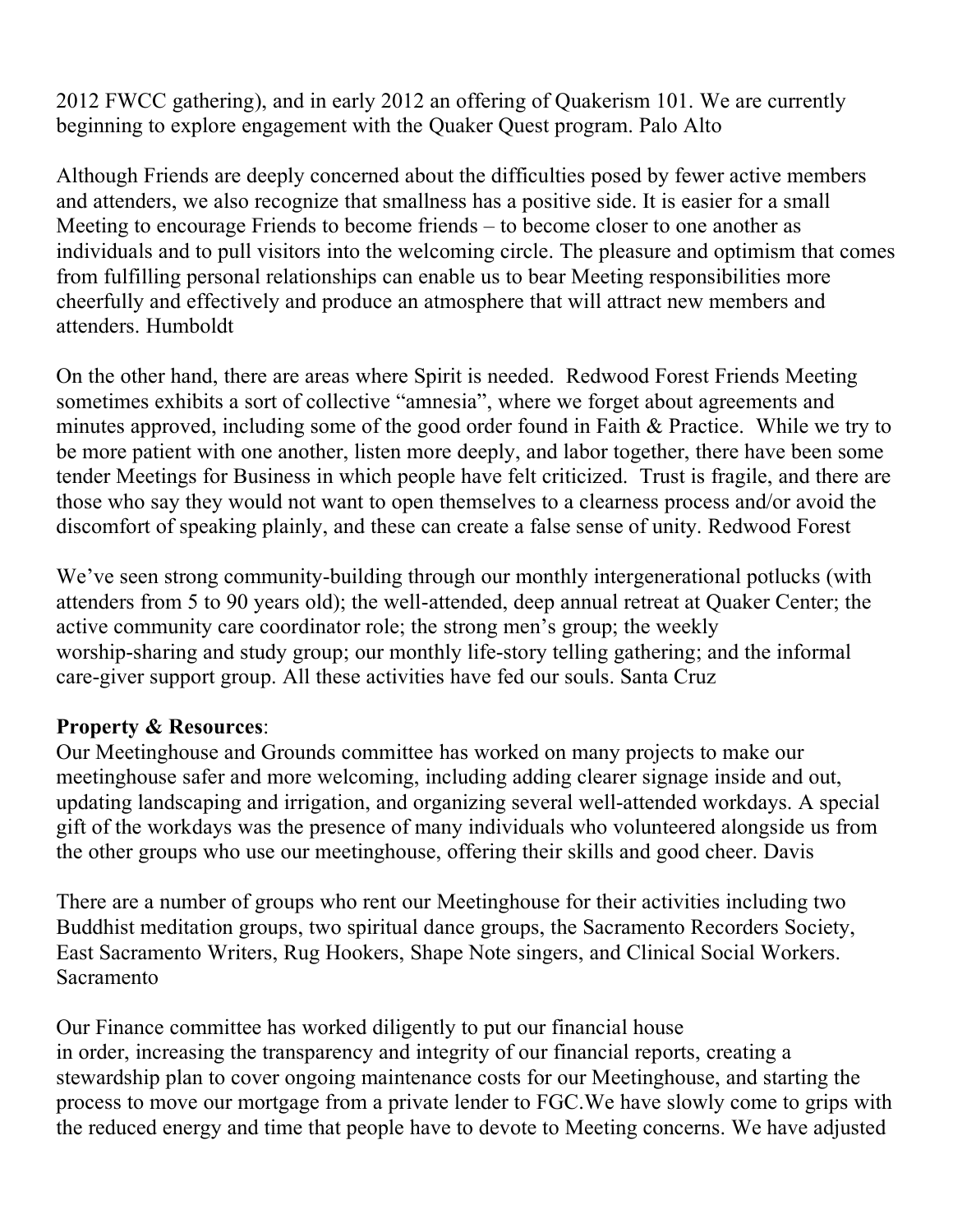some of our committee structures and Meetings these days. Santa Cruz

Many expressed a sense of transition. Our decision processes have been severely tested over the issue of a potential land gift. Some expressed stress about the large responsibility resting on such a small Meeting. Many see this as a challenge and others as potential growth and learning. The uncertainty associated with a sense of transition has led some to a greater leaning towards the Light. The parallels between transition in the Meeting and transition in society were recognized. It was asked, "When are we *not* in transition?" Visalia

# **SOUTHERN CALIFORNIA QUARTERLY MEETING THEMES AND HIGHLIGHTS**

#### **Worship & Vocal Ministry:**

Members and attenders hold a spectrum of views on the meaning of extended silence during Meeting for Worship. For some, the infrequent vocal ministry this year signifies dryness. Others appreciate bountiful silence as a sign that we are uniting at the spiritual level. CMM

Most of the time, ours is a very silent meeting. Some of us miss hearing vocal ministry. MLBMM

The amount and quality of vocal ministry has improved. Ministry in Meeting for Worship has brought insights that improved family relationships and personal peace. OCMM

A number of individuals spoke about the sense of the sacred they felt when in the Meeting House, and how in Meeting for Worship there was often a deep sense of the presence of the Spirit.. . . Some present felt that the Meeting would benefit from more vocal ministry during Meeting for Worship in order to enhance spiritual growth. SBMM

For some, Meeting for Worship remains a source of sustenance, joy and pleasure in learning to accept others. Other members felt a lack of eldering of messages, in particular for brevity and focus. A lack of knowledge of Quaker practice was noted as a concern. SMMM

#### **Outreach and Growth**:

The Meeting joined in unity on an important decision in the Spring of 2011 to take a more active role in the Reunión General de los Amigos en México. Although we've participated in gatherings held in the north of Mexico, it's been 20 years since Mexico City has hosted the Gathering of Friends in Mexico. This coming June we will bring together pastoral and unprogrammed Friends from around the country to draw on our similarities and share our differences as we explore the theme of "Revelando la Luz Interior" (Revealing the Inner Light). **MCMM**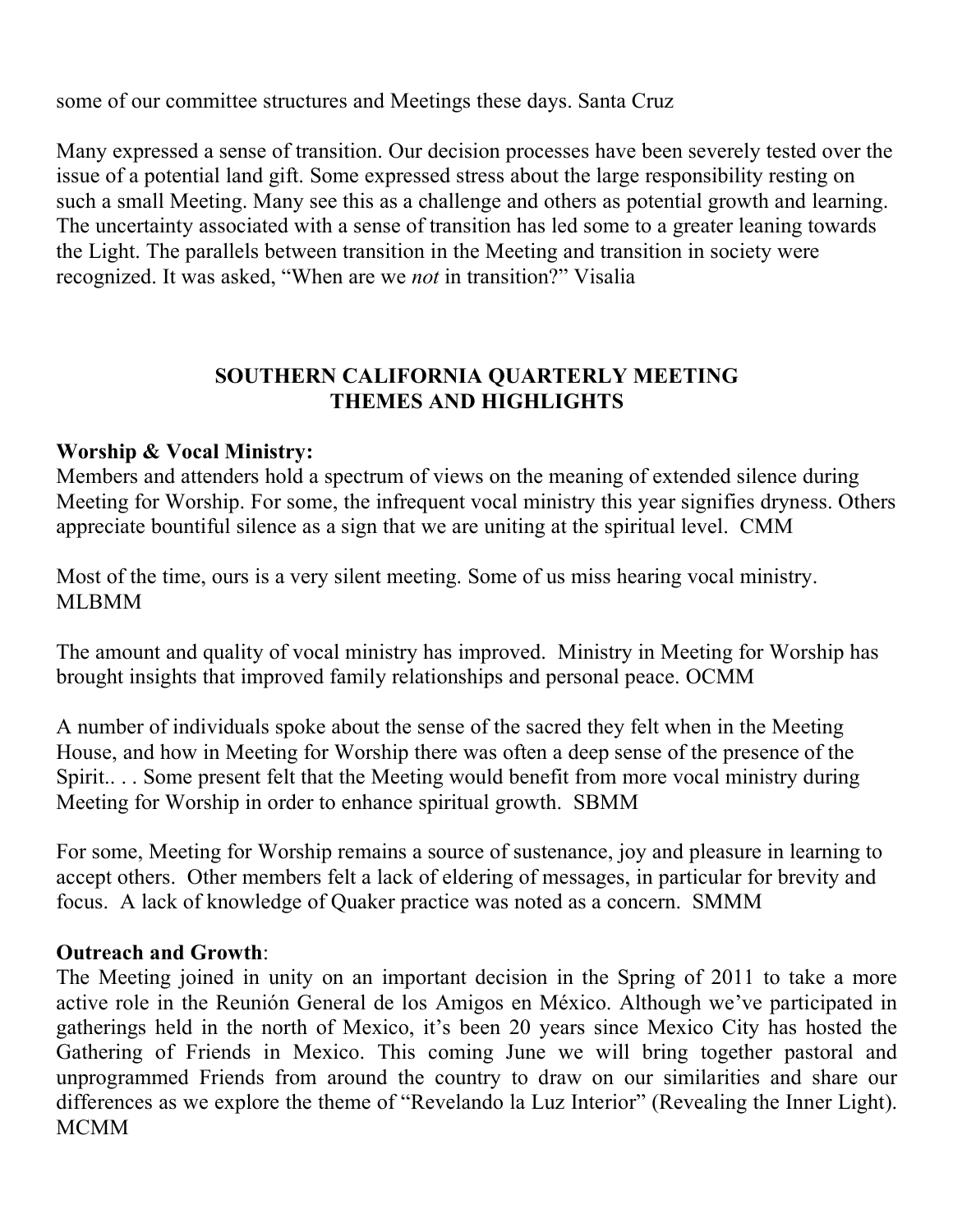Although we don't move en masse in any one direction, members and attenders of LJMM actively pursue our own Leadings, and support the Leadings of others. For the first time, we joined the San Diego Pride Parade. We hosted the local International Rescue Committee at our La Jolla and San Diego Annual Retreat. The Occupy movement has energized many Friends. Our outreach has included extending lines of friendship to the local Muslim community as well as to others affected by our wars in Iraq and Afghanistan. We continued our individual and collective support for many other organizations and efforts locally and around the world. LJMM

Desiring to express social concern for the broader community, our Meeting has undertaken a project with Human Options, a domestic violence shelter, which permits us to help in different ways – collecting, transporting, storing, and organizing food for the pantry and other activities. OCMM

Successful community outreach programs continued, including the breakfast program for our neighbors who are homeless, and the 5th First Day evening meals prepared by Meeting committees at the Union Station Homeless Services in Pasadena. Supporting the Afghan Girls School in Pakistan and Casa de Los Amigos in Mexico continue as projects of the meeting. Friends Western School (a parent co-op) is thriving on our campus with increasing numbers of students, and meets regularly with our consultation committee. Meeting began providing rentfree space this year to the Centro de Educacion del Pueblo, a local organization that provides tuition-free ESL and Spanish literacy classes. The Wisdom Arts Laboratory, now in its fifth year, offers children's classes and inter-generational programming that connect the arts, nature, and community awareness. Our space is also used by Planned Parenthood and six Alcoholic Anonymous groups. Whether they are projects of the meeting, or they simply share our space, Friends support these programs, and plan to continue such outreach this year. OGMM

The teens joined the adults for opening worship, made introductions among one another and then arranged transportation to the service project site. This service project was to help clear the area for the future Inland Valley Friends Meeting. Seven teens from five Meetings, six adults from Inland Valley, two adults skipping out on plenary, one new FAP and one Youth Program Coordinator cleared old tires, a door and a mountain of weeds, tumbleweeds, tree branches, trash and drank a few gallons of strawberry lemonade. While working each teen asked a person they had not met about each other's "heart's desire." SCYPC

## **Looking forward**:

Having settled in to our new location, our goals for this next year are to strengthen our fellowship, grow spiritually and continue to explore ways to invite and engage new people to our worship group. CVWG

We are concerned about the diminishing size of our community, and see that we want to reach out to newcomers, as well as to those who may have drawn away. Filling committee positions was a struggle, and some committees, including Ministry and Worship, were under that handicap all year. SMMM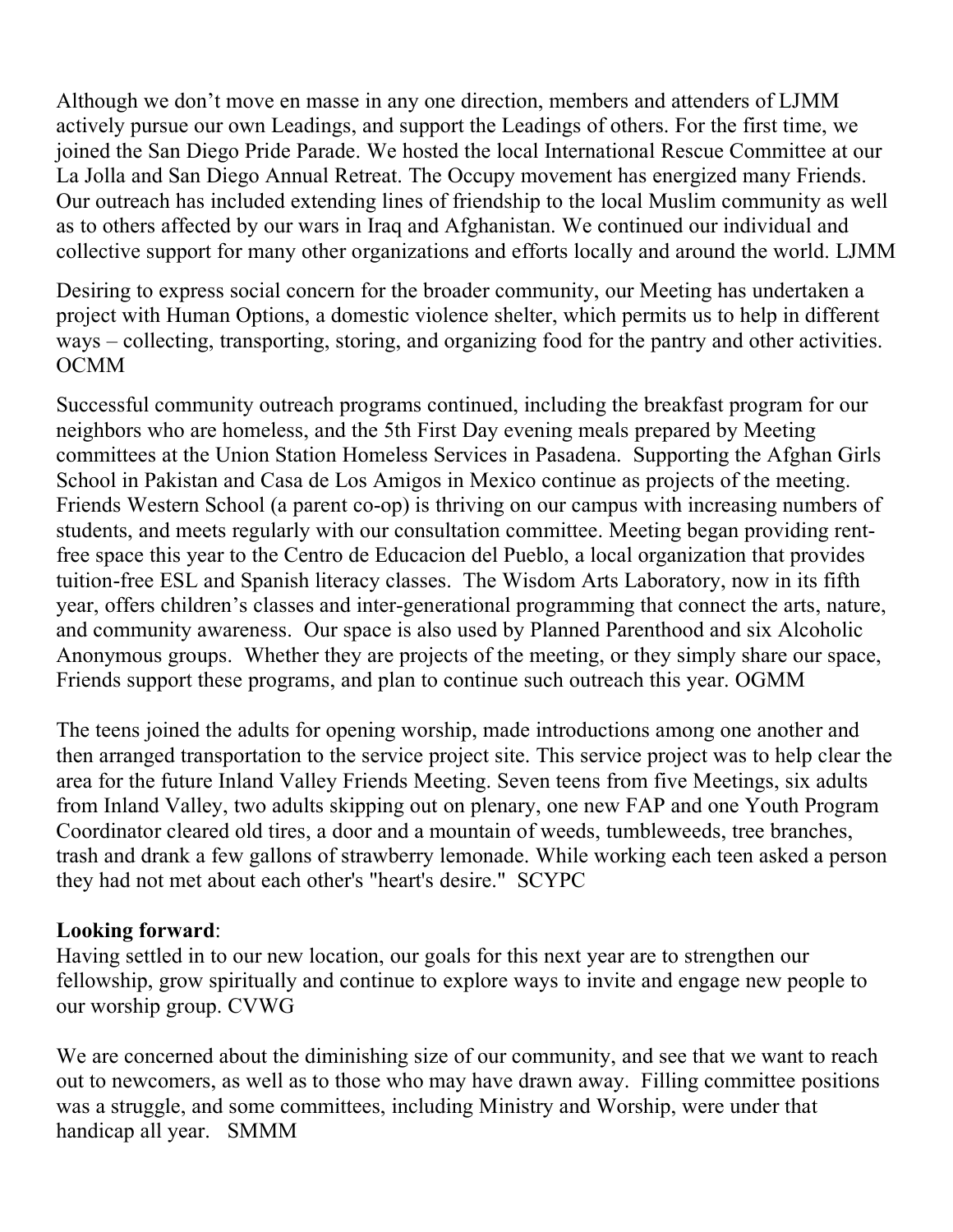We are concerned about the diminishing size of our community, and see that we want to reach out to newcomers, as well as to those who may have drawn away. SMMM

# **Recovering**:

Claremont Monthly Meeting is healing from a difficult period. This year we endeavored to practice simplicity, integrity and equality while seeking (and finding) healthier ways of expressing our differences of opinion. "Conflict is like breathing," states one member. Another adds, "When we see the possibilities of goodness in one another, even our ongoing conflicts can be addressed in ways that build up the community rather than tearing it down." To reduce misunderstandings and mistrust, we focused on basics during 2011, exploring "What happens for each of us in silent worship?" and "What do we do when asked to hold someone in the Light?" CMM

Our community continues to heal from the tears in our own fabric, even as we are aware of our need to be a presence for healing in our world. We are struggling – both with the personal needs of individuals, and with the need to rebuild our community. We now have a greater sense of turning to spiritual guidance for our healing, seeking help from the Source. LJMM

Meeting for Worship on the Occasion of Business is at the heart of Quakerism, but we don't seem to project that; many don't attend and there is often tension between process and goal. OCMM

## **Connections with worship groups***:*

We were delighted to receive news of a budding Worship Group in Oaxaca and feel honored that both this new group and a more established Worship Group in San Miguel de Allende would like to be held in our care. MCMM

We enjoyed a May visit from Friends of Orange Grove and Santa Barbara Meetings for a Meeting for Worship and a potluck at one Friend's home. After the meal we had a Meeting for Worship on the occasion of business where we explored how to grow our meeting. Many ideas were suggested but the consensus was that the Spirit is still present with a small number of Friends.

We joined Santa Barbara Meeting and Ojai Worship Group at a day retreat at Channel Islands Harbor in September. We found this rewarding and fun. We appreciated the invitation to take part in this mini cluster. CVWG

Some members and attenders have begun to regularly visit the Ojai Worship Group to maintain a closer bond, and others have reported on their travels to other places or events to the benefit of the whole. SBMM